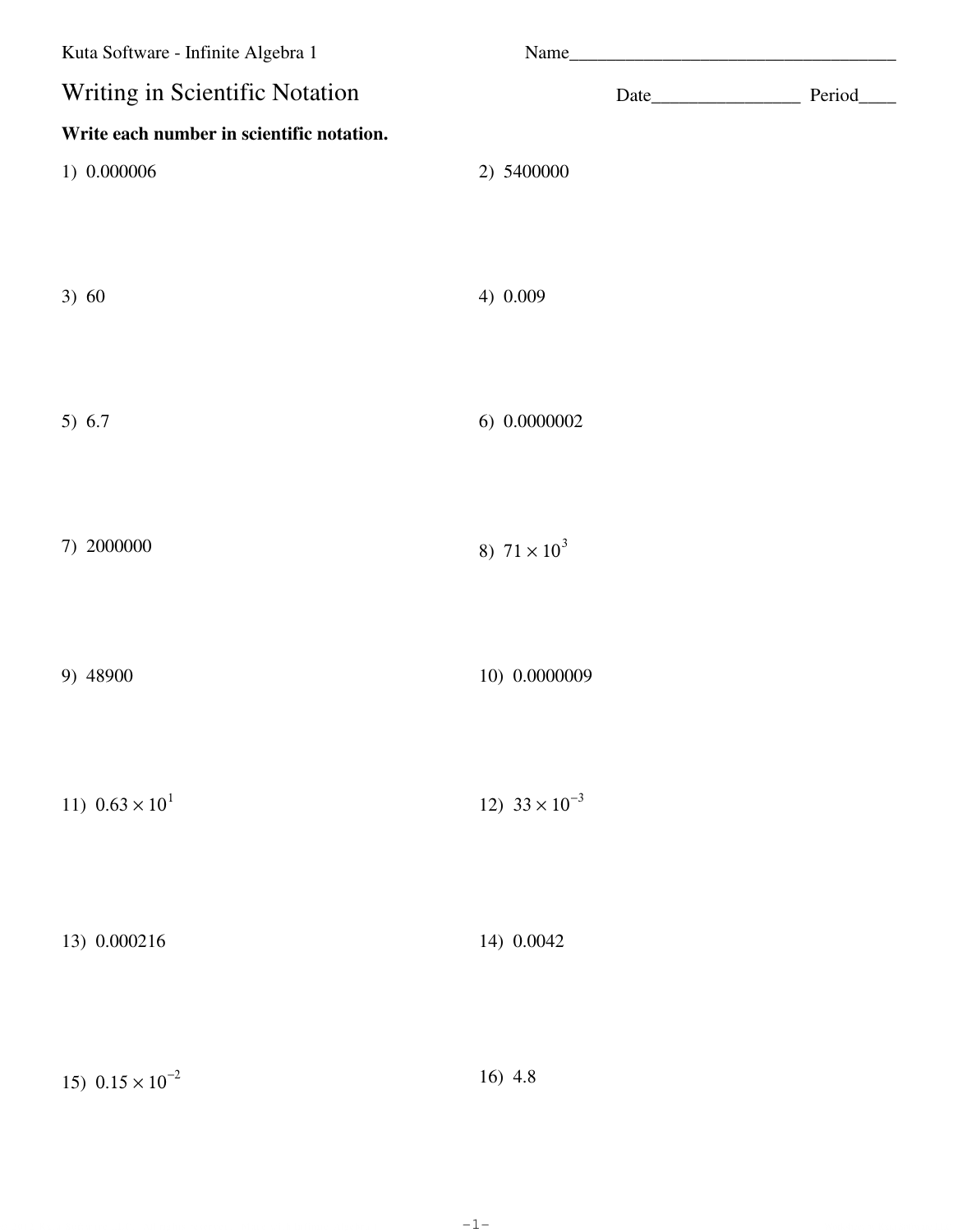## Write each number in standard notation.

| 17) $0.9 \times 10^{-1}$ | 18) $2 \times 10^{-1}$ |  |
|--------------------------|------------------------|--|
|                          |                        |  |

| 20) $804 \times 10^2$ |
|-----------------------|
|                       |

$$
21) \quad 2.66 \times 10^4 \tag{22} \quad 1.5 \times 10^{-2}
$$

$$
23)\ \ 7.75 \times 10^{-1} \tag{24}\ \ 8.3 \times 10^{7}
$$

25)  $9.5 \times 10^7$ 26)  $1.71 \times 10^7$ 

27)  $0.9 \times 10^{-3}$ 28)  $38 \times 10^2$ 

| 29) $7.5 \times 10^{-5}$ | 30) $4 \times 10^{0}$ |
|--------------------------|-----------------------|
|--------------------------|-----------------------|

| 31) $8.4 \times 10^5$<br>32) $4 \times 10^{-5}$ |
|-------------------------------------------------|
|-------------------------------------------------|

 $-2-$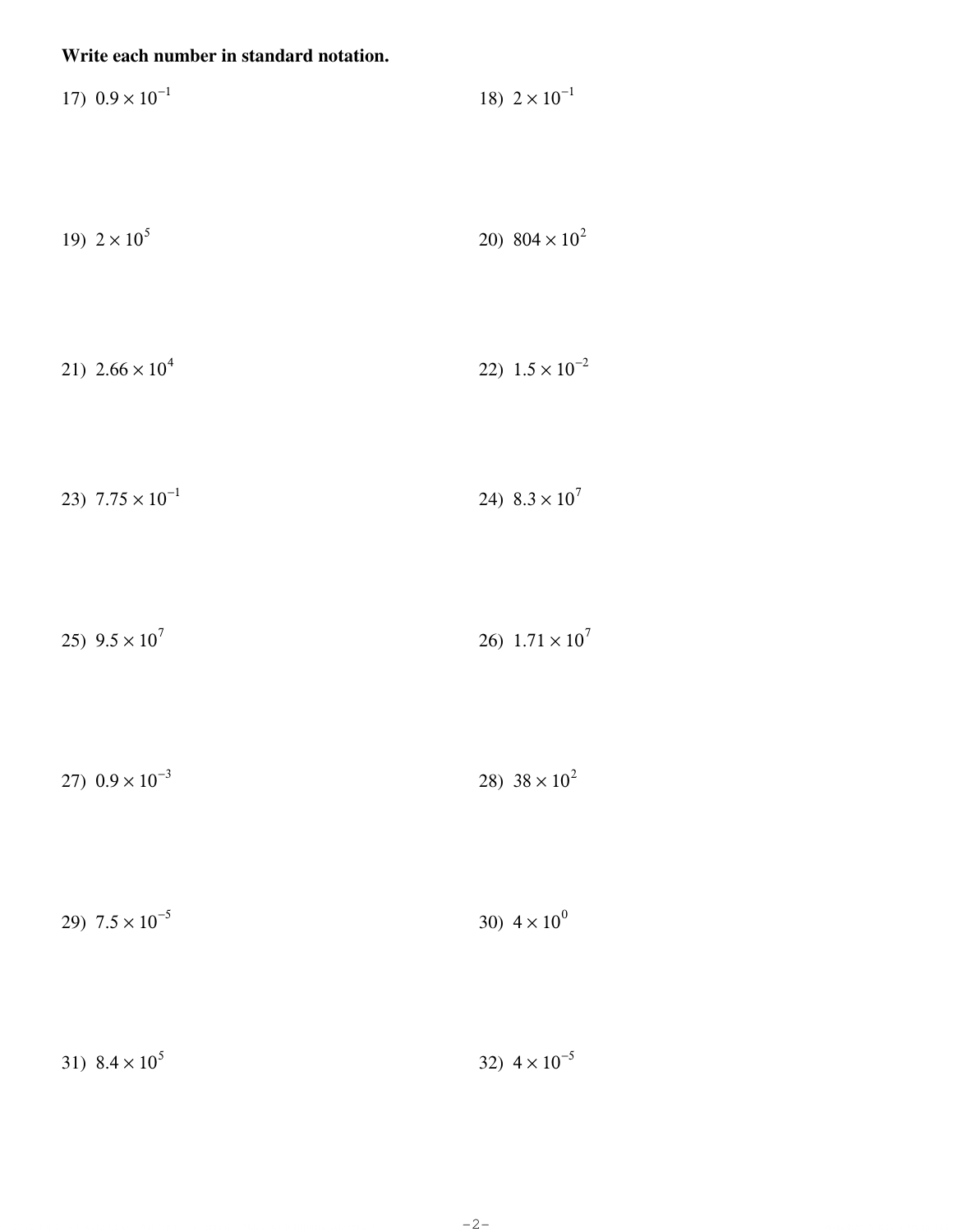| Kuta Software - Infinite Algebra 1        | Name                    |  |
|-------------------------------------------|-------------------------|--|
| Writing in Scientific Notation            |                         |  |
| Write each number in scientific notation. |                         |  |
| 1) 0.000006                               | 2) 5400000              |  |
| $6 \times 10^{-6}$                        | $5.4 \times 10^{6}$     |  |
| 3) 60                                     | 4) 0.009                |  |
| $6 \times 10^{1}$                         | $9 \times 10^{-3}$      |  |
| 5) $6.7$                                  | 6) 0.0000002            |  |
| $6.7 \times 10^{0}$                       | $2 \times 10^{-7}$      |  |
| 7) 2000000                                | 8) $71 \times 10^3$     |  |
| $2 \times 10^6$                           | $7.1 \times 10^{4}$     |  |
| 9) 48900                                  | 10) 0.0000009           |  |
| $4.89 \times 10^{4}$                      | $9 \times 10^{-7}$      |  |
| 11) $0.63 \times 10^1$                    | 12) $33 \times 10^{-3}$ |  |
| $6.3 \times 10^{0}$                       | $3.3 \times 10^{-2}$    |  |
| 13) 0.000216                              | 14) 0.0042              |  |
| $2.16 \times 10^{-4}$                     | $4.2 \times 10^{-3}$    |  |
|                                           |                         |  |
| 15) $0.15 \times 10^{-2}$                 | 16) 4.8                 |  |
| $1.5 \times 10^{-3}$                      | $4.8 \times 10^{0}$     |  |

 $-1-$